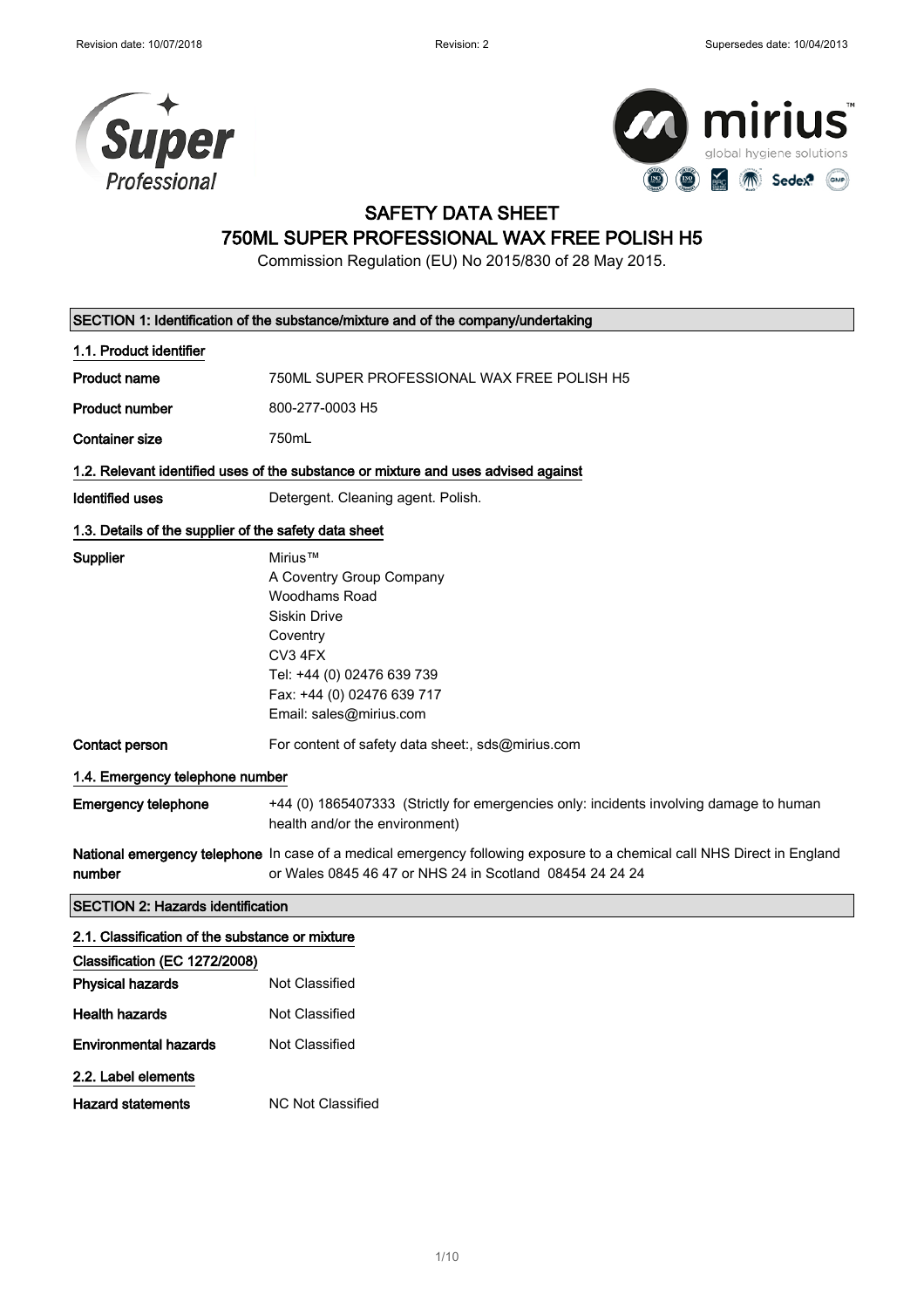| <b>Precautionary statements</b> | P102 Keep out of reach of children.<br>P262 Do not get in eyes, on skin, or on clothing.<br>P264 Wash contaminated skin thoroughly after handling.<br>P305+P351+P338 IF IN EYES: Rinse cautiously with water for several minutes. Remove<br>contact lenses, if present and easy to do. Continue rinsing.<br>P337+P313 If eye irritation persists: Get medical advice/attention.<br>P501 Dispose of contents/ container in accordance with local regulations. |
|---------------------------------|--------------------------------------------------------------------------------------------------------------------------------------------------------------------------------------------------------------------------------------------------------------------------------------------------------------------------------------------------------------------------------------------------------------------------------------------------------------|
| Detergent labelling             | <5% non-ionic surfactants, <5% perfumes, Contains 2-Bromo-2-nitropropane-1, 3-diol, d-<br>LIMONENE                                                                                                                                                                                                                                                                                                                                                           |

### 2.3. Other hazards

This product does not contain any substances classified as PBT or vPvB.

| SECTION 3: Composition/information on ingredients                                  |                      |                                                      |          |
|------------------------------------------------------------------------------------|----------------------|------------------------------------------------------|----------|
| 3.2. Mixtures                                                                      |                      |                                                      |          |
| <b>ETHANOL</b>                                                                     |                      |                                                      | $1 - 5%$ |
| CAS number: 64-17-5                                                                | EC number: 200-578-6 | REACH registration number: 01-<br>2120063206-63-XXXX |          |
| Classification                                                                     |                      |                                                      |          |
| Flam. Liq. 2 - H225                                                                |                      |                                                      |          |
| Eye Irrit. 2 - H319                                                                |                      |                                                      |          |
| PROPAN-2-OL                                                                        |                      |                                                      | $1 - 5%$ |
|                                                                                    |                      |                                                      |          |
| CAS number: 67-63-0                                                                | EC number: 200-661-7 | REACH registration number: 01-<br>2119457558-25-XXXX |          |
| Classification                                                                     |                      |                                                      |          |
| Flam. Liq. 2 - H225                                                                |                      |                                                      |          |
| Eye Irrit. 2 - H319                                                                |                      |                                                      |          |
| STOT SE 3 - H336                                                                   |                      |                                                      |          |
| MONOPROPYLENE GLYCOL                                                               |                      |                                                      | $1 - 5%$ |
|                                                                                    |                      |                                                      |          |
| CAS number: 57-55-6                                                                |                      |                                                      |          |
| Classification                                                                     |                      | Classification (67/548/EEC or 1999/45/EC)            |          |
| Not Classified                                                                     |                      |                                                      |          |
| The Full Text for all R-Phrases and Hazard Statements are Displayed in Section 16. |                      |                                                      |          |

### SECTION 4: First aid measures

### 4.1. Description of first aid measures

| <b>Inhalation</b>   | Move affected person to fresh air at once. Rinse nose and mouth with water. Get medical<br>attention if any discomfort continues.                                       |
|---------------------|-------------------------------------------------------------------------------------------------------------------------------------------------------------------------|
| Ingestion           | Never give anything by mouth to an unconscious person. Do not induce vomiting. Rinse<br>mouth thoroughly with water. Get medical attention if any discomfort continues. |
| <b>Skin contact</b> | Rinse immediately with plenty of water. Remove contaminated clothing. Get medical attention<br>if irritation persists after washing.                                    |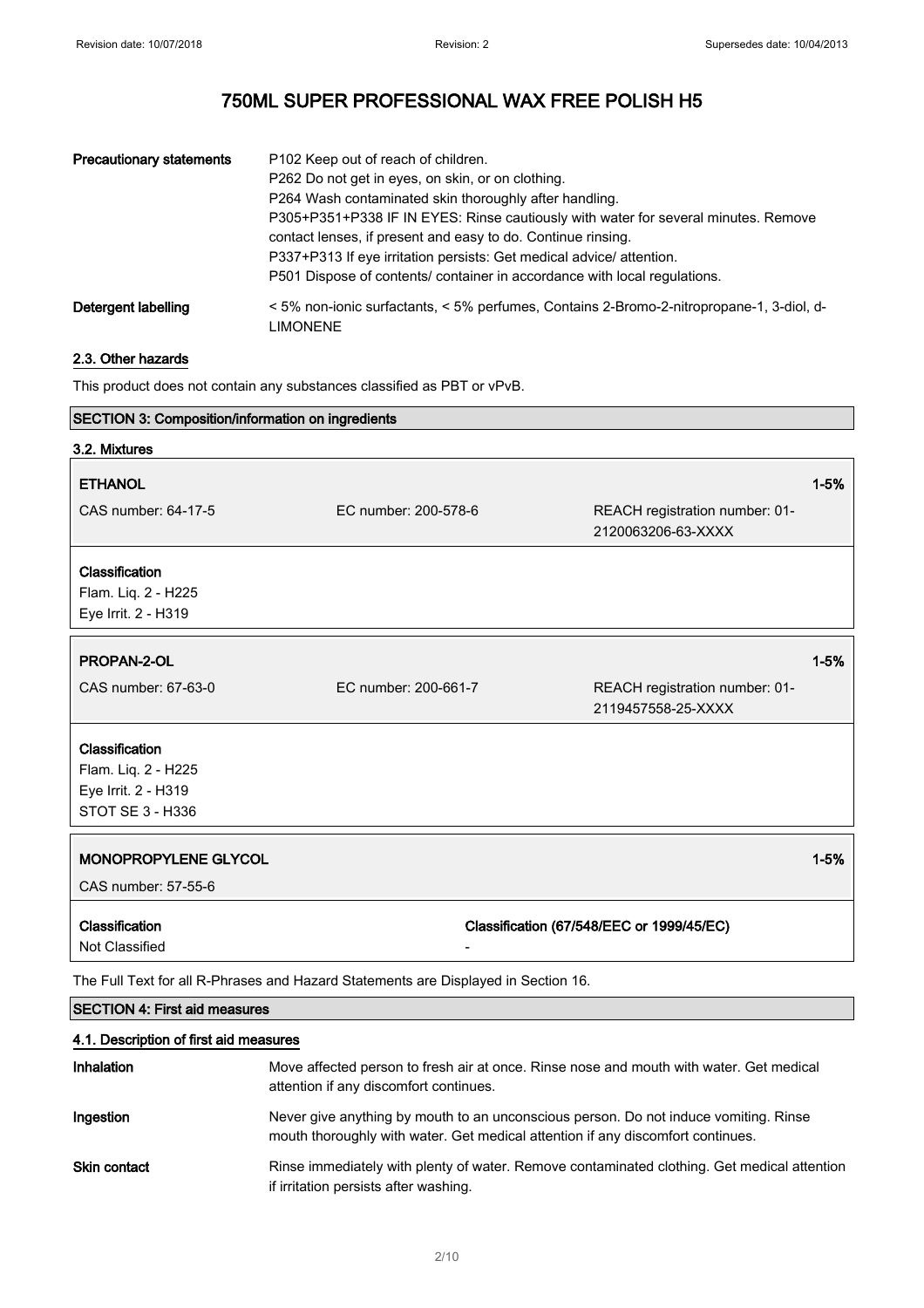| Eye contact                                                | Rinse immediately with plenty of water. Remove any contact lenses and open eyelids wide<br>apart. Continue to rinse for at least 15 minutes. Get medical attention if irritation persists after<br>washing. Show this Safety Data Sheet to the medical personnel. |
|------------------------------------------------------------|-------------------------------------------------------------------------------------------------------------------------------------------------------------------------------------------------------------------------------------------------------------------|
|                                                            | 4.2. Most important symptoms and effects, both acute and delayed                                                                                                                                                                                                  |
| Skin contact                                               | Prolonged contact may cause redness, irritation and dry skin.                                                                                                                                                                                                     |
| Eye contact                                                | May cause temporary eye irritation.                                                                                                                                                                                                                               |
|                                                            | 4.3. Indication of any immediate medical attention and special treatment needed                                                                                                                                                                                   |
| Notes for the doctor                                       | No specific recommendations.                                                                                                                                                                                                                                      |
| <b>SECTION 5: Firefighting measures</b>                    |                                                                                                                                                                                                                                                                   |
| 5.1. Extinguishing media                                   |                                                                                                                                                                                                                                                                   |
| Suitable extinguishing media                               | The product is not flammable. Use fire-extinguishing media suitable for the surrounding fire.<br>Foam, carbon dioxide or dry powder.                                                                                                                              |
| 5.2. Special hazards arising from the substance or mixture |                                                                                                                                                                                                                                                                   |
| <b>Hazardous combustion</b><br>products                    | Thermal decomposition or combustion products may include the following substances: Oxides<br>of carbon. Toxic gases or vapours.                                                                                                                                   |
| 5.3. Advice for firefighters                               |                                                                                                                                                                                                                                                                   |
| Protective actions during<br>firefighting                  | Control run-off water by containing and keeping it out of sewers and watercourses.                                                                                                                                                                                |
| Special protective equipment<br>for firefighters           | Wear positive-pressure self-contained breathing apparatus (SCBA) and appropriate protective<br>clothing.                                                                                                                                                          |
| <b>SECTION 6: Accidental release measures</b>              |                                                                                                                                                                                                                                                                   |
|                                                            | 6.1. Personal precautions, protective equipment and emergency procedures                                                                                                                                                                                          |
| <b>Personal precautions</b>                                | For personal protection, see Section 8. In case of spills, beware of slippery floors and                                                                                                                                                                          |
|                                                            | surfaces.                                                                                                                                                                                                                                                         |
| 6.2. Environmental precautions                             |                                                                                                                                                                                                                                                                   |
| <b>Environmental precautions</b>                           | Collect and dispose of spillage as indicated in Section 13. Do not discharge into drains or<br>watercourses or onto the ground.                                                                                                                                   |
| 6.3. Methods and material for containment and cleaning up  |                                                                                                                                                                                                                                                                   |
| Methods for cleaning up                                    | Stop leak if safe to do so. Absorb in vermiculite, dry sand or earth and place into containers.<br>Flush contaminated area with plenty of water. Avoid the spillage or runoff entering drains,<br>sewers or watercourses.                                         |
| 6.4. Reference to other sections                           |                                                                                                                                                                                                                                                                   |
| Reference to other sections                                | For personal protection, see Section 8. See Section 11 for additional information on health<br>hazards. For waste disposal, see Section 13.                                                                                                                       |
| <b>SECTION 7: Handling and storage</b>                     |                                                                                                                                                                                                                                                                   |
| 7.1. Precautions for safe handling                         |                                                                                                                                                                                                                                                                   |
| Usage precautions                                          | Provide adequate ventilation. Avoid contact with skin and eyes.                                                                                                                                                                                                   |
| Advice on general<br>occupational hygiene                  | No specific hygiene procedures recommended but good personal hygiene practices should<br>always be observed when working with chemical products. Wash at the end of each work shift<br>and before eating, smoking and using the toilet.                           |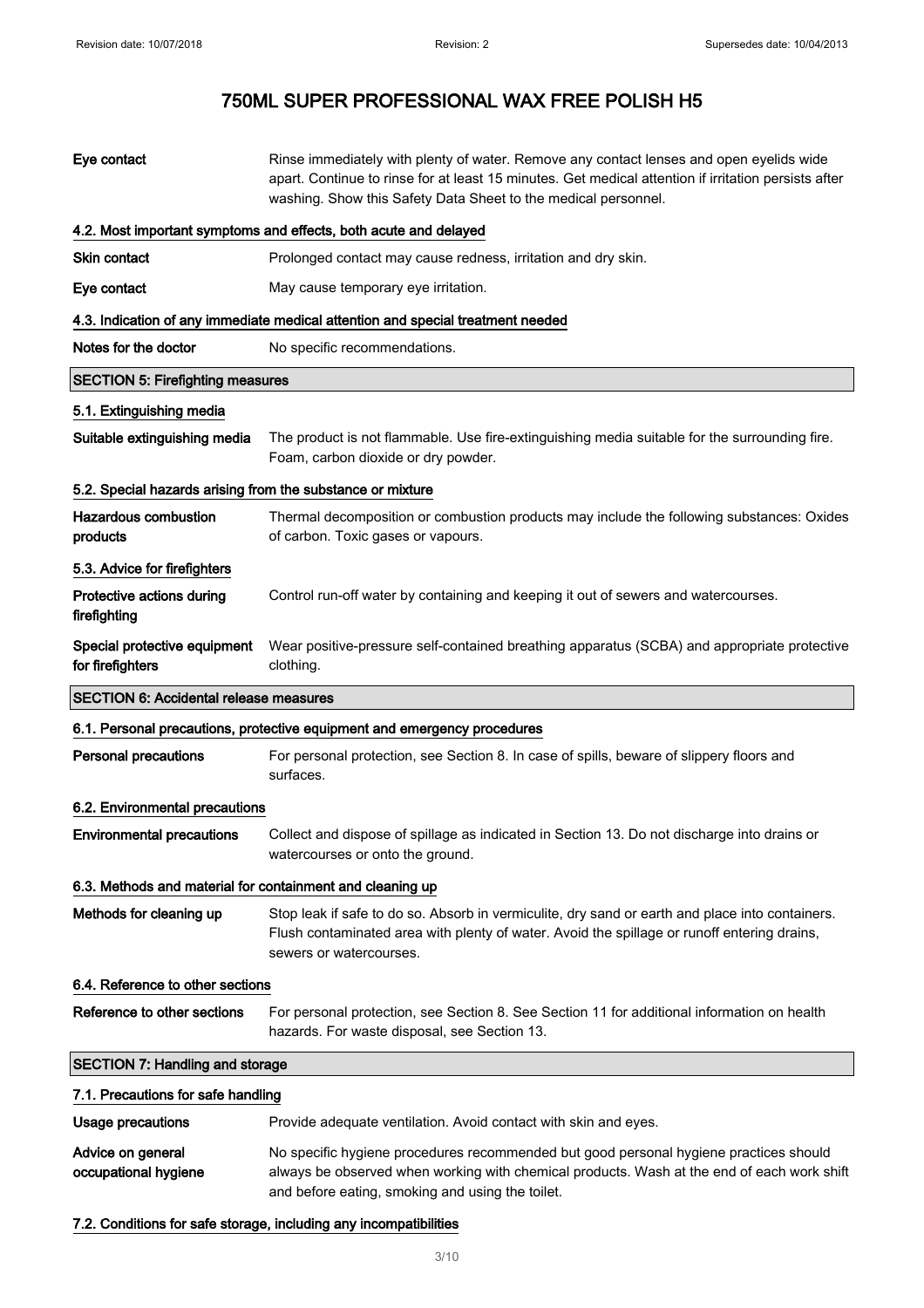Storage precautions Store in tightly-closed, original container in a dry, cool and well-ventilated place.

#### 7.3. Specific end use(s)

Specific end use(s) The identified uses for this product are detailed in Section 1.2.

### SECTION 8: Exposure Controls/personal protection

#### 8.1. Control parameters

#### Occupational exposure limits

#### ETHANOL

Long-term exposure limit (8-hour TWA): WEL 1000 ppm 1920 mg/m<sup>3</sup>

#### PROPAN-2-OL

Long-term exposure limit (8-hour TWA): WEL 400 ppm 999 mg/m<sup>3</sup> Short-term exposure limit (15-minute): WEL 500 ppm 1250 mg/m<sup>3</sup>

### MONOPROPYLENE GLYCOL

Long-term exposure limit (8-hour TWA): WEL 10 mg/m<sup>3</sup> particulate Long-term exposure limit (8-hour TWA): WEL 150 ppm 474 mg/m<sup>3</sup> total vapour and particulates WEL = Workplace Exposure Limit

### ETHANOL (CAS: 64-17-5)

| <b>DNEL</b> | Workers - Inhalation; Long term systemic effects: 950 mg/m <sup>3</sup><br>Workers - Inhalation; Short term local effects: 1900 mg/m <sup>3</sup><br>Workers - Dermal; Long term systemic effects: 343 mg/kg<br>General population - Inhalation; Long term systemic effects: 114 mg/m <sup>3</sup><br>General population - Inhalation; Short term local effects: 950 mg/m <sup>3</sup><br>General population - Dermal; Long term systemic effects: 206 mg/kg/day<br>General population - Oral; Long term systemic effects: 87 mg/kg/day |
|-------------|-----------------------------------------------------------------------------------------------------------------------------------------------------------------------------------------------------------------------------------------------------------------------------------------------------------------------------------------------------------------------------------------------------------------------------------------------------------------------------------------------------------------------------------------|
| <b>PNEC</b> | - Fresh water; 0.96 mg/l<br>- Marine water; 0.79 mg/l<br>- Intermittent release; 2.75 mg/l<br>- STP; 580 mg/l<br>- Sediment (Freshwater); 3.6 mg/kg<br>- Sediment (Marinewater); 2.9 mg/kg<br>- Soil; 0.63 mg/kg<br>PROPAN-2-OL (CAS: 67-63-0)                                                                                                                                                                                                                                                                                          |
| <b>DNEL</b> | Workers - Inhalation; Long term systemic effects: 500 mg/m <sup>3</sup><br>Workers - Dermal; Long term systemic effects: 888 mg/kg<br>General population - Inhalation; Long term systemic effects: 89 mg/m <sup>3</sup><br>General population - Dermal; Long term systemic effects: 319 mg/kg<br>General population - Oral; Long term systemic effects: 26 mg/kg                                                                                                                                                                        |
| <b>PNEC</b> | - Fresh water; 140.9 mg/l<br>- Marine water; 140.9 mg/l<br>- Intermittent release; 140.9 mg/l<br>- STP; 2251 mg/l<br>- Sediment (Freshwater); 552 mg/kg<br>- Sediment (Marinewater); 552 mg/kg<br>- Soil; 28 mg/kg                                                                                                                                                                                                                                                                                                                      |

#### MONOPROPYLENE GLYCOL (CAS: 57-55-6)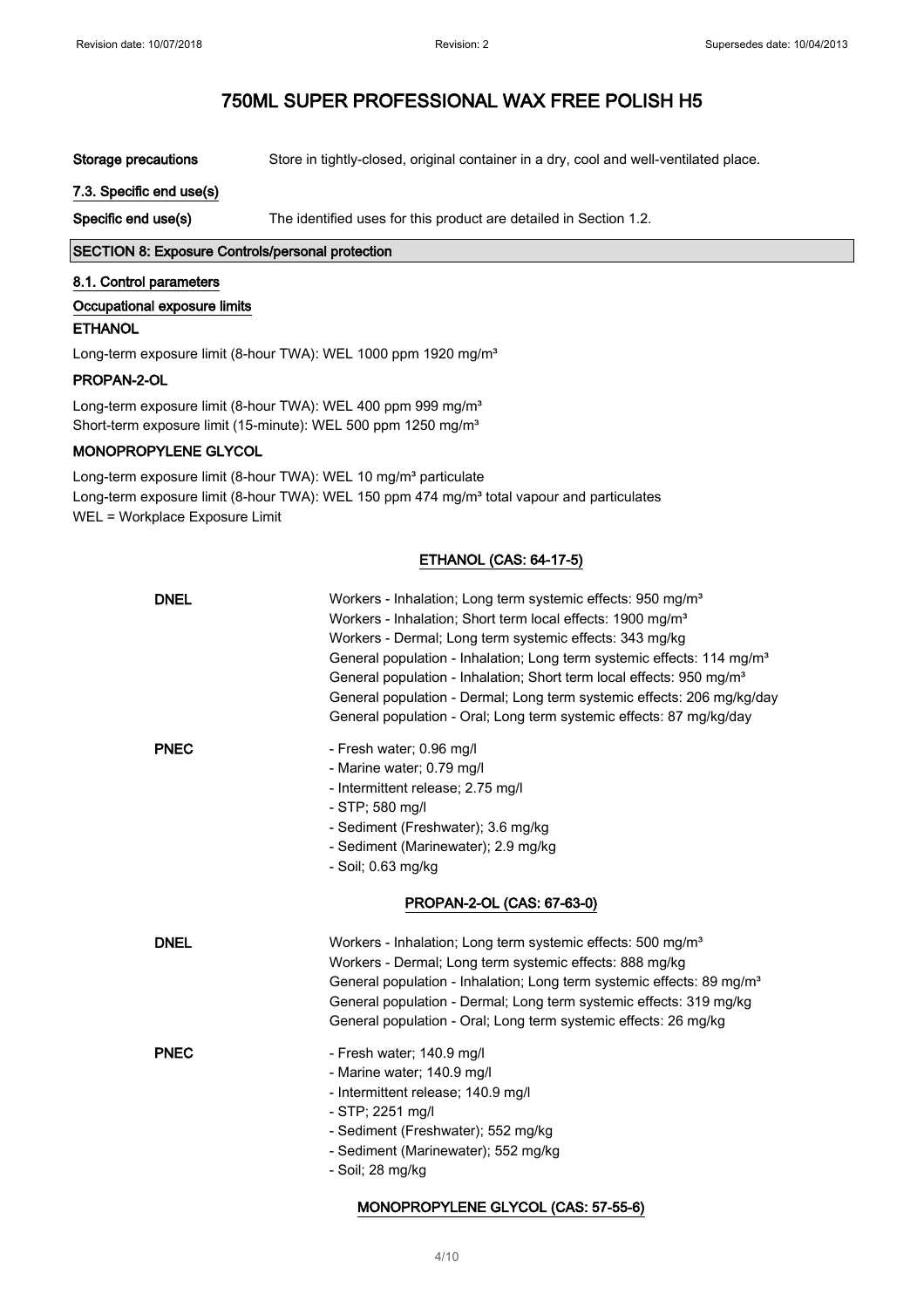# 750ML SUPER PROFESSIONAL WAX FREE POLISH H5

| <b>DNEL</b>                         | Workers - Inhalation; Long term systemic effects: 168 mg/m <sup>3</sup><br>Workers - Inhalation; Long term local effects: 10 mg/m <sup>3</sup><br>General population - Inhalation; Long term systemic effects: 50 mg/m <sup>3</sup><br>General population - Inhalation; Long term local effects: 10 mg/m <sup>3</sup>                                                                                                                                                                                                                                                                                                                                                                                                                                                                                                                                                                                                                                                                                                                                                                                                                                                                                                                                                                                                                                                                                             |
|-------------------------------------|-------------------------------------------------------------------------------------------------------------------------------------------------------------------------------------------------------------------------------------------------------------------------------------------------------------------------------------------------------------------------------------------------------------------------------------------------------------------------------------------------------------------------------------------------------------------------------------------------------------------------------------------------------------------------------------------------------------------------------------------------------------------------------------------------------------------------------------------------------------------------------------------------------------------------------------------------------------------------------------------------------------------------------------------------------------------------------------------------------------------------------------------------------------------------------------------------------------------------------------------------------------------------------------------------------------------------------------------------------------------------------------------------------------------|
| <b>PNEC</b>                         | - Fresh water; 260 mg/l<br>- Intermittent release; 183 mg/l<br>- Marine water; 26 mg/l<br>- STP; 20000 mg/l<br>- Sediment (Freshwater); 572 mg/kg<br>- Sediment (Marinewater); 57.2 mg/kg<br>- Soil; 50 mg/kg                                                                                                                                                                                                                                                                                                                                                                                                                                                                                                                                                                                                                                                                                                                                                                                                                                                                                                                                                                                                                                                                                                                                                                                                     |
|                                     | <b>BRONOPOL (INN) (CAS: 52-51-7)</b>                                                                                                                                                                                                                                                                                                                                                                                                                                                                                                                                                                                                                                                                                                                                                                                                                                                                                                                                                                                                                                                                                                                                                                                                                                                                                                                                                                              |
| <b>DNEL</b>                         | Workers - Inhalation; Long term systemic effects: 4.1 mg/m <sup>3</sup><br>Workers - Inhalation; Short term systemic effects: 12.3 mg/m <sup>3</sup><br>Workers - Inhalation; Long term local effects: 4.2 mg/m <sup>3</sup><br>Workers - Inhalation; Short term local effects: 4.2 mg/m <sup>3</sup><br>Workers - Dermal; Long term systemic effects: 2.3 mg/kg/day<br>Workers - Dermal; Short term systemic effects: 7 mg/kg/day<br>Workers - Dermal; Long term local effects: 0.013 mg/cm <sup>2</sup><br>Workers - Dermal; Short term local effects: 0.013 mg/cm <sup>2</sup><br>General population - Inhalation; Long term systemic effects: 1.2 mg/m <sup>3</sup><br>General population - Inhalation; Short term systemic effects: 3.7 mg/m <sup>3</sup><br>General population - Inhalation; Long term local effects: 1.3 mg/m <sup>3</sup><br>General population - Inhalation; Short term local effects: 1.3 mg/m <sup>3</sup><br>General population - Dermal; Long term systemic effects: 1.4 mg/kg/day<br>General population - Dermal; Short term systemic effects: 4.2 mg/kg/day<br>General population - Dermal; Long term local effects: 0.008 mg/cm <sup>2</sup><br>General population - Dermal; Short term local effects: 0.008 mg/cm <sup>2</sup><br>General population - Oral; Long term systemic effects: 0.35 mg/kg/day<br>General population - Oral; Short term systemic effects: 1.1 mg/kg/day |
| <b>PNEC</b>                         | - Fresh water; 0.01 mg/l<br>- Marine water; 0.008 mg/l<br>- Intermittent release; 0.0025 mg/l<br>$-$ STP; 0.43 mg/l<br>- Sediment (Freshwater); 0.041 mg/kg<br>- Sediment (Marinewater); 0.00328 mg/kg<br>- Soil; 0.5 mg/kg                                                                                                                                                                                                                                                                                                                                                                                                                                                                                                                                                                                                                                                                                                                                                                                                                                                                                                                                                                                                                                                                                                                                                                                       |
| 8.2. Exposure controls              |                                                                                                                                                                                                                                                                                                                                                                                                                                                                                                                                                                                                                                                                                                                                                                                                                                                                                                                                                                                                                                                                                                                                                                                                                                                                                                                                                                                                                   |
| Protective equipment                |                                                                                                                                                                                                                                                                                                                                                                                                                                                                                                                                                                                                                                                                                                                                                                                                                                                                                                                                                                                                                                                                                                                                                                                                                                                                                                                                                                                                                   |
| Appropriate engineering<br>controls | Provide adequate ventilation.                                                                                                                                                                                                                                                                                                                                                                                                                                                                                                                                                                                                                                                                                                                                                                                                                                                                                                                                                                                                                                                                                                                                                                                                                                                                                                                                                                                     |
| Eye/face protection                 | No specific eye protection required during normal use.                                                                                                                                                                                                                                                                                                                                                                                                                                                                                                                                                                                                                                                                                                                                                                                                                                                                                                                                                                                                                                                                                                                                                                                                                                                                                                                                                            |
| Hand protection                     | For users with sensitive skin, it is recommended that suitable protective gloves are worn.                                                                                                                                                                                                                                                                                                                                                                                                                                                                                                                                                                                                                                                                                                                                                                                                                                                                                                                                                                                                                                                                                                                                                                                                                                                                                                                        |
| Other skin and body<br>protection   | Wear appropriate clothing to prevent repeated or prolonged skin contact. Use appropriate skin<br>cream to prevent drying of skin.                                                                                                                                                                                                                                                                                                                                                                                                                                                                                                                                                                                                                                                                                                                                                                                                                                                                                                                                                                                                                                                                                                                                                                                                                                                                                 |
|                                     |                                                                                                                                                                                                                                                                                                                                                                                                                                                                                                                                                                                                                                                                                                                                                                                                                                                                                                                                                                                                                                                                                                                                                                                                                                                                                                                                                                                                                   |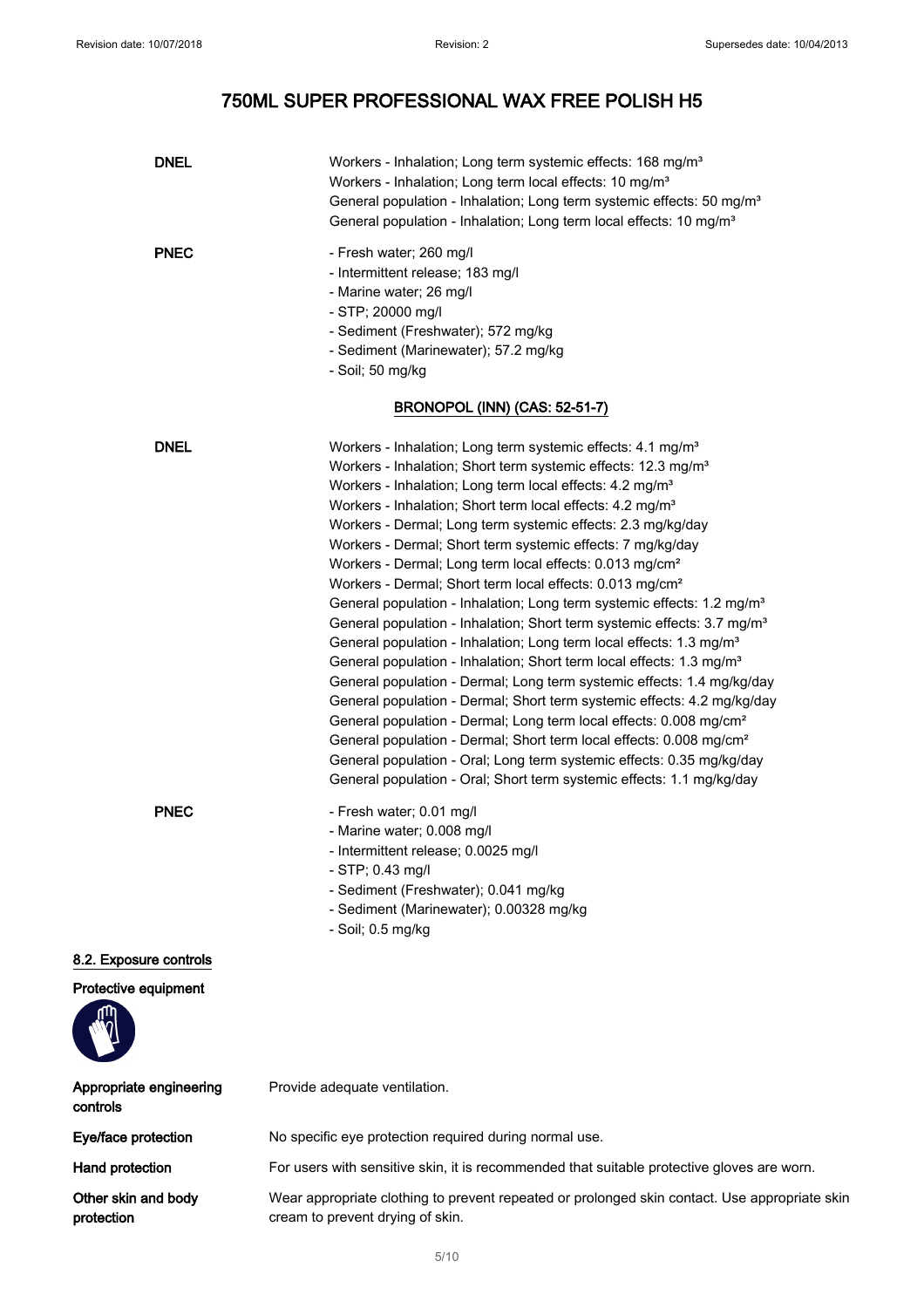| Hygiene measures                          | When using do not eat, drink or smoke. Good personal hygiene procedures should be<br>implemented. Wash hands and any other contaminated areas of the body with soap and<br>water before leaving the work site. Use appropriate skin cream to prevent drying of skin. |
|-------------------------------------------|----------------------------------------------------------------------------------------------------------------------------------------------------------------------------------------------------------------------------------------------------------------------|
| Respiratory protection                    | Respiratory protection not required.                                                                                                                                                                                                                                 |
| <b>Environmental exposure</b><br>controls | Avoid releasing into the environment.                                                                                                                                                                                                                                |

### SECTION 9: Physical and Chemical Properties

| 9.1. Information on basic physical and chemical properties |                                                                                                                     |  |
|------------------------------------------------------------|---------------------------------------------------------------------------------------------------------------------|--|
| Appearance                                                 | Liquid.                                                                                                             |  |
| Colour                                                     | Pink.                                                                                                               |  |
| Odour                                                      | Perfumed.                                                                                                           |  |
| рH                                                         | pH (concentrated solution): 7.0 typically                                                                           |  |
| <b>Relative density</b>                                    | 1.000 typically @ @20°C                                                                                             |  |
| Solubility(ies)                                            | Soluble in water.                                                                                                   |  |
| <b>Explosive properties</b>                                | Not applicable                                                                                                      |  |
| <b>Comments</b>                                            | Information given is applicable to the product as supplied.                                                         |  |
| 9.2. Other information                                     |                                                                                                                     |  |
| Other information                                          | Not relevant.                                                                                                       |  |
| <b>SECTION 10: Stability and reactivity</b>                |                                                                                                                     |  |
| 10.1. Reactivity                                           |                                                                                                                     |  |
| Reactivity                                                 | There are no known reactivity hazards associated with this product.                                                 |  |
| 10.2. Chemical stability                                   |                                                                                                                     |  |
| <b>Stability</b>                                           | Stable at normal ambient temperatures.                                                                              |  |
| 10.3. Possibility of hazardous reactions                   |                                                                                                                     |  |
| Possibility of hazardous<br>reactions                      | Not applicable.                                                                                                     |  |
| 10.4. Conditions to avoid                                  |                                                                                                                     |  |
| <b>Conditions to avoid</b>                                 | Avoid exposure to high temperatures or direct sunlight.                                                             |  |
| 10.5. Incompatible materials                               |                                                                                                                     |  |
| Materials to avoid                                         | No specific material or group of materials is likely to react with the product to produce a<br>hazardous situation. |  |
| 10.6. Hazardous decomposition products                     |                                                                                                                     |  |
| Hazardous decomposition<br>products                        | Does not decompose when used and stored as recommended.                                                             |  |
| <b>SECTION 11: Toxicological information</b>               |                                                                                                                     |  |
| 11.1. Information on toxicological effects                 |                                                                                                                     |  |
| <b>Toxicological effects</b>                               | Information given is based on data of the components and of similar products.                                       |  |

Acute toxicity - oral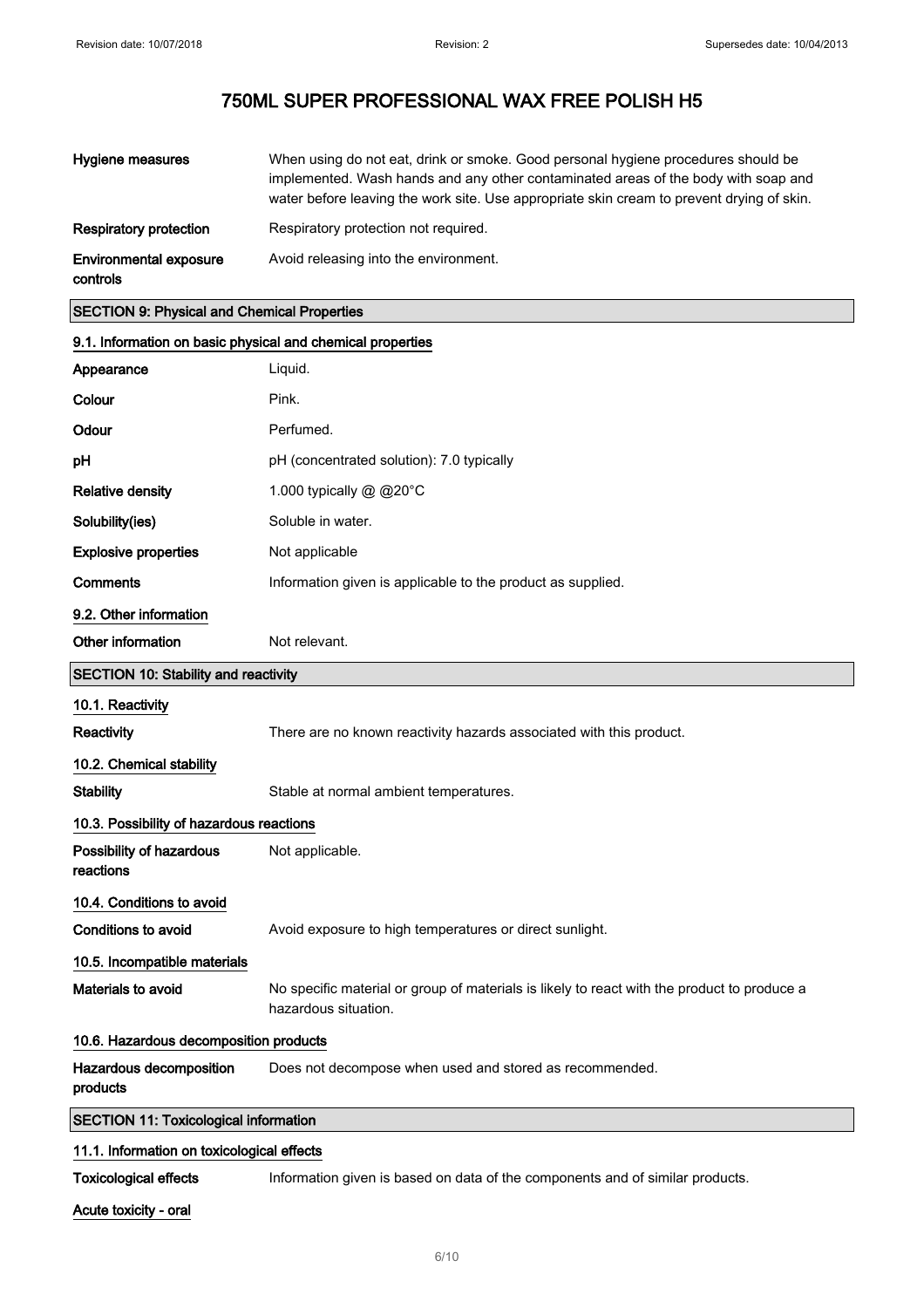| Notes (oral LD <sub>50</sub> )                                       | Based on available data the classification criteria are not met.                                                               |
|----------------------------------------------------------------------|--------------------------------------------------------------------------------------------------------------------------------|
| Acute toxicity - dermal<br>Notes (dermal LD <sub>50</sub> )          | Based on available data the classification criteria are not met.                                                               |
| Acute toxicity - inhalation<br>Notes (inhalation LC <sub>50</sub> )  | Based on available data the classification criteria are not met.                                                               |
| Skin corrosion/irritation<br>Skin corrosion/irritation               | Not classified. Based on available data the classification criteria are not met.                                               |
| Serious eye damage/irritation<br>Serious eye damage/irritation       | Based on available data the classification criteria are not met.                                                               |
| <b>Respiratory sensitisation</b><br><b>Respiratory sensitisation</b> | Not sensitising. Based on available data the classification criteria are not met.                                              |
| <b>Skin sensitisation</b><br><b>Skin sensitisation</b>               | Not classified. Based on available data the classification criteria are not met.                                               |
| Germ cell mutagenicity<br>Genotoxicity - in vitro                    | Does not contain any substances known to be mutagenic.                                                                         |
| Carcinogenicity<br>Carcinogenicity                                   | Does not contain any substances known to be carcinogenic.                                                                      |
| Reproductive toxicity<br>Reproductive toxicity - fertility           | Does not contain any substances known to be toxic to reproduction.                                                             |
| Specific target organ toxicity - single exposure                     |                                                                                                                                |
| STOT - single exposure                                               | Not classified as a specific target organ toxicant after a single exposure.                                                    |
| Specific target organ toxicity - repeated exposure                   |                                                                                                                                |
| STOT - repeated exposure                                             | Not classified as a specific target organ toxicant after repeated exposure.                                                    |
| <b>General information</b>                                           | This product has low toxicity.                                                                                                 |
| Inhalation                                                           | No specific health hazards known.                                                                                              |
| Ingestion                                                            | May cause irritation. Symptoms following overexposure may include the following: Stomach<br>pain. Nausea, vomiting. Diarrhoea. |
| Skin contact                                                         | Skin irritation should not occur when used as recommended. Repeated exposure may cause<br>skin dryness or cracking.            |
| Eye contact                                                          | May cause temporary eye irritation.                                                                                            |
| <b>SECTION 12: Ecological Information</b>                            |                                                                                                                                |
| Ecotoxicity                                                          | There are no data on the ecotoxicity of this product. Not regarded as dangerous for the<br>environment.                        |
| 12.1. Toxicity<br><b>Toxicity</b>                                    | Not considered toxic to fish.                                                                                                  |

12.2. Persistence and degradability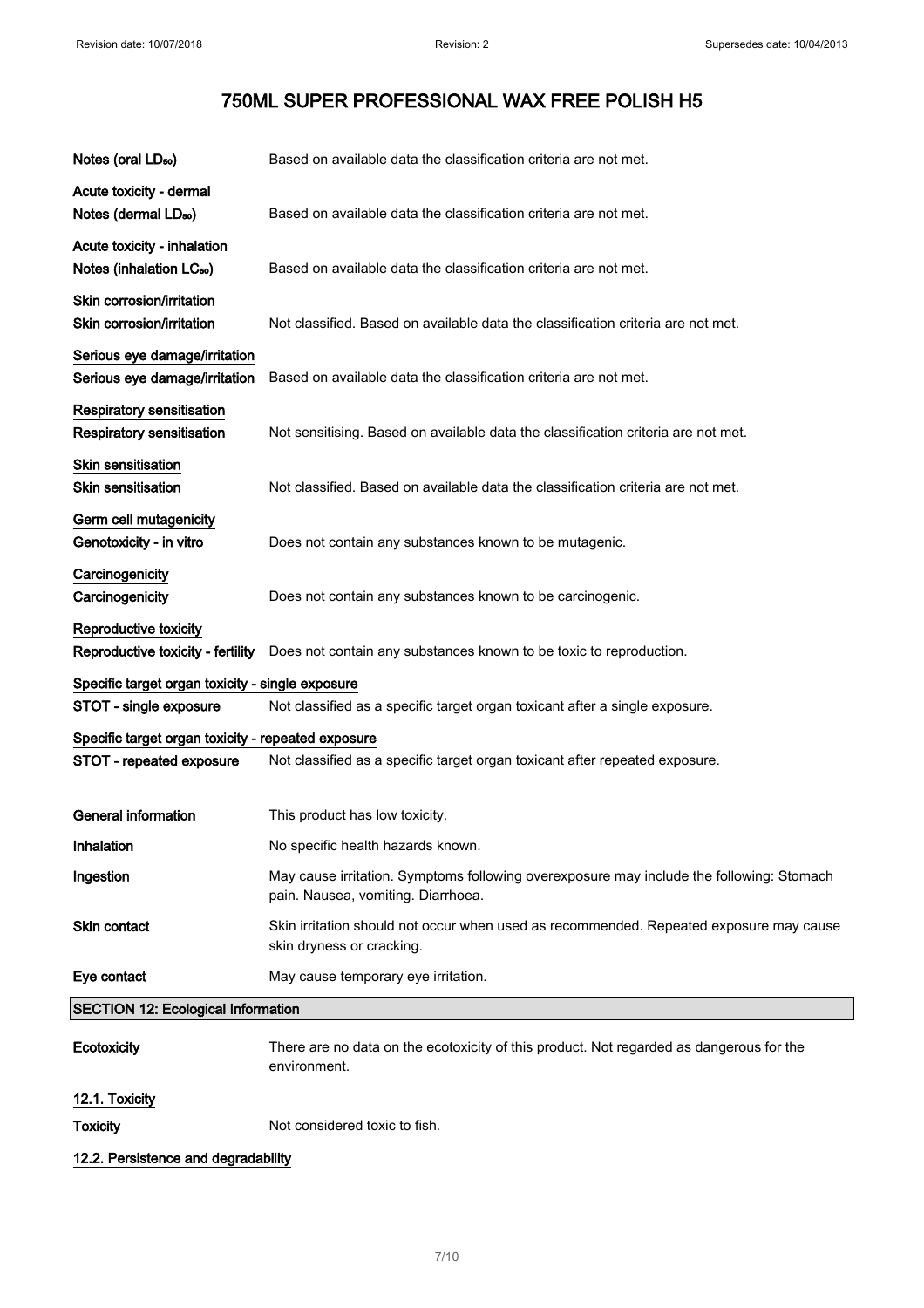| Persistence and degradability                               | There are no data on the degradability of this product. The surfactant(s) contained in this<br>product complies(comply) with the biodegradability criteria as laid down in Regulation (EC)<br>No. 648/2004 on detergents. Data to support this assertion are held at the disposal of the<br>competent authorities of the Member States and will be made available to them at their direct<br>request, or at the request of a detergent manufacturer. |  |
|-------------------------------------------------------------|------------------------------------------------------------------------------------------------------------------------------------------------------------------------------------------------------------------------------------------------------------------------------------------------------------------------------------------------------------------------------------------------------------------------------------------------------|--|
| 12.3. Bioaccumulative potential                             |                                                                                                                                                                                                                                                                                                                                                                                                                                                      |  |
| <b>Bioaccumulative potential</b>                            | No data available on bioaccumulation.                                                                                                                                                                                                                                                                                                                                                                                                                |  |
| 12.4. Mobility in soil                                      |                                                                                                                                                                                                                                                                                                                                                                                                                                                      |  |
| <b>Mobility</b>                                             | The product is water-soluble and may spread in water systems.                                                                                                                                                                                                                                                                                                                                                                                        |  |
| 12.5. Results of PBT and vPvB assessment                    |                                                                                                                                                                                                                                                                                                                                                                                                                                                      |  |
| Results of PBT and vPvB<br>assessment                       | This product does not contain any substances classified as PBT or vPvB.                                                                                                                                                                                                                                                                                                                                                                              |  |
| 12.6. Other adverse effects                                 |                                                                                                                                                                                                                                                                                                                                                                                                                                                      |  |
| Other adverse effects                                       | None known.                                                                                                                                                                                                                                                                                                                                                                                                                                          |  |
| <b>SECTION 13: Disposal considerations</b>                  |                                                                                                                                                                                                                                                                                                                                                                                                                                                      |  |
| 13.1. Waste treatment methods                               |                                                                                                                                                                                                                                                                                                                                                                                                                                                      |  |
| General information                                         | The generation of waste should be minimised or avoided wherever possible.                                                                                                                                                                                                                                                                                                                                                                            |  |
| Disposal methods                                            | The packaging must be empty (drop-free when inverted). Wash with plenty of water. Waste<br>packaging should be collected for reuse or recycling. Refer to manufacturer/supplier for<br>information on recovery/recycling. Dispose of waste to licensed waste disposal site in<br>accordance with the requirements of the local Waste Disposal Authority.                                                                                             |  |
| <b>SECTION 14: Transport information</b>                    |                                                                                                                                                                                                                                                                                                                                                                                                                                                      |  |
| General                                                     | The product is not covered by international regulations on the transport of dangerous goods<br>(IMDG, IATA, ADR/RID).                                                                                                                                                                                                                                                                                                                                |  |
| 14.1. UN number                                             |                                                                                                                                                                                                                                                                                                                                                                                                                                                      |  |
| Not applicable.                                             |                                                                                                                                                                                                                                                                                                                                                                                                                                                      |  |
| 14.2. UN proper shipping name                               |                                                                                                                                                                                                                                                                                                                                                                                                                                                      |  |
| Not applicable.                                             |                                                                                                                                                                                                                                                                                                                                                                                                                                                      |  |
| 14.3. Transport hazard class(es)                            |                                                                                                                                                                                                                                                                                                                                                                                                                                                      |  |
| No transport warning sign required.                         |                                                                                                                                                                                                                                                                                                                                                                                                                                                      |  |
| 14.4. Packing group                                         |                                                                                                                                                                                                                                                                                                                                                                                                                                                      |  |
| Not applicable.                                             |                                                                                                                                                                                                                                                                                                                                                                                                                                                      |  |
| 14.5. Environmental hazards                                 |                                                                                                                                                                                                                                                                                                                                                                                                                                                      |  |
| Environmentally hazardous substance/marine pollutant<br>No. |                                                                                                                                                                                                                                                                                                                                                                                                                                                      |  |
| 14.6. Special precautions for user                          |                                                                                                                                                                                                                                                                                                                                                                                                                                                      |  |
| Not applicable.                                             |                                                                                                                                                                                                                                                                                                                                                                                                                                                      |  |
|                                                             | 14.7. Transport in bulk according to Annex II of MARPOL and the IBC Code                                                                                                                                                                                                                                                                                                                                                                             |  |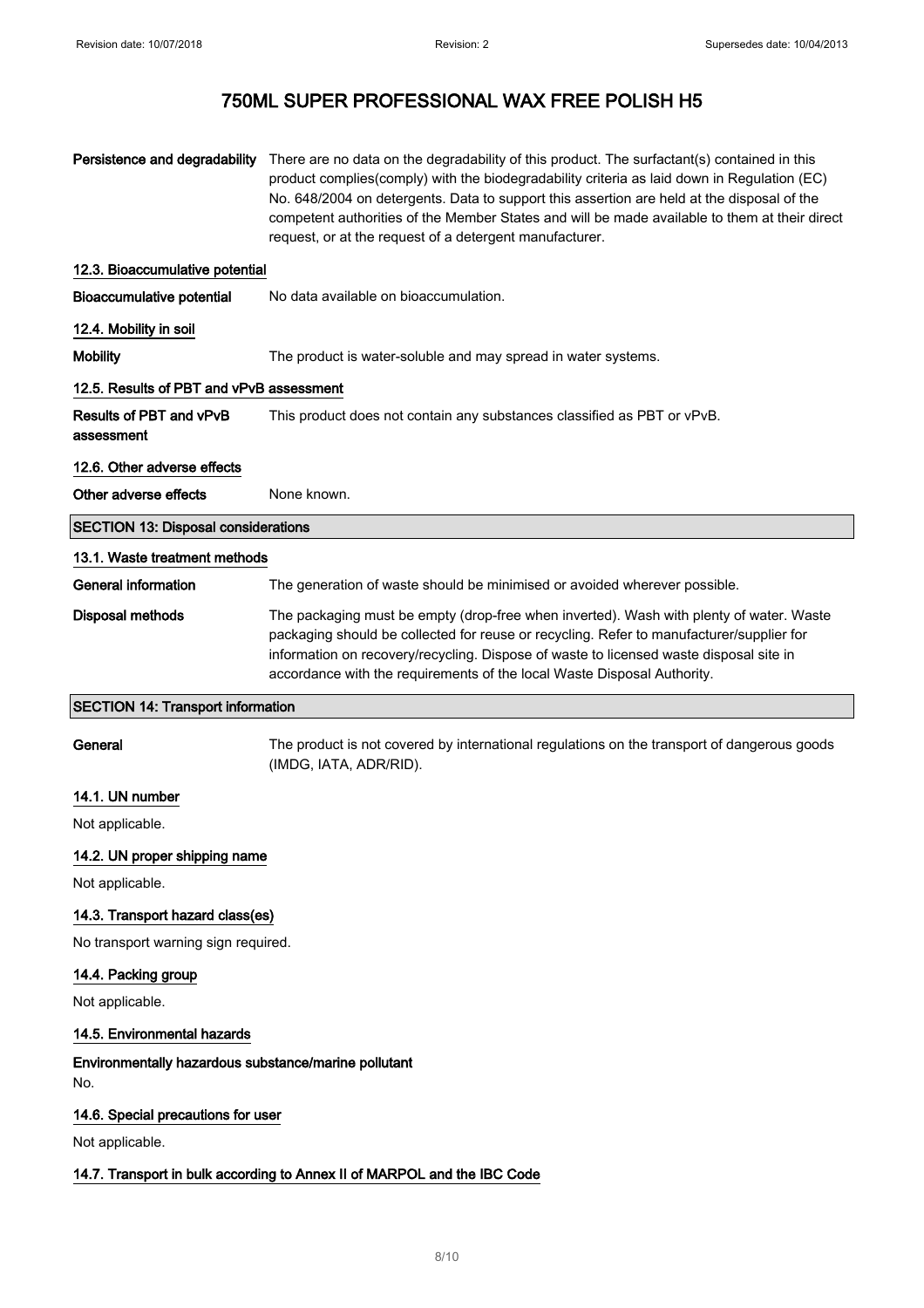۰

## 750ML SUPER PROFESSIONAL WAX FREE POLISH H5

### Transport in bulk according to Not applicable. Annex II of MARPOL 73/78 and the IBC Code

| <b>SECTION 15: Regulatory information</b>                                                            |                                                                                                                                                                                                                                                                                                                                                                                                                                                                                                                                                                                                                                                                                                                                                                                                                                                                                                               |  |
|------------------------------------------------------------------------------------------------------|---------------------------------------------------------------------------------------------------------------------------------------------------------------------------------------------------------------------------------------------------------------------------------------------------------------------------------------------------------------------------------------------------------------------------------------------------------------------------------------------------------------------------------------------------------------------------------------------------------------------------------------------------------------------------------------------------------------------------------------------------------------------------------------------------------------------------------------------------------------------------------------------------------------|--|
| 15.1. Safety, health and environmental regulations/legislation specific for the substance or mixture |                                                                                                                                                                                                                                                                                                                                                                                                                                                                                                                                                                                                                                                                                                                                                                                                                                                                                                               |  |
| <b>National regulations</b>                                                                          | Control of Substances Hazardous to Health Regulations 2002 (as amended).<br>EH40/2005 Workplace exposure limits.                                                                                                                                                                                                                                                                                                                                                                                                                                                                                                                                                                                                                                                                                                                                                                                              |  |
| <b>EU</b> legislation                                                                                | Commission Regulation (EU) No 2015/830 of 28 May 2015.<br>Regulation (EC) No 1272/2008 of the European Parliament and of the Council of 16<br>December 2008 on classification, labelling and packaging of substances and mixtures (as<br>amended).<br>Regulation (EC) No 1907/2006 of the European Parliament and of the Council of 18<br>December 2006 concerning the Registration, Evaluation, Authorisation and Restriction of<br>Chemicals (REACH) (as amended).<br>Commission Directive 2000/39/EC of 8 June 2000 establishing a first list of indicative<br>occupational exposure limit values in implementation of Council Directive 98/24/EC on the<br>protection of the health and safety of workers from the risks related to chemical agents at<br>work (as amended).<br>Regulation (EC) No 648/2004 of the European Parliament and of the Council of 31 March<br>2004 on detergents (as amended). |  |
| Guidance                                                                                             | Workplace Exposure Limits EH40.<br><b>COSHH Essentials.</b><br>ECHA Guidance on the Application of the CLP Criteria.<br>ECHA Guidance on the compilation of safety data sheets.                                                                                                                                                                                                                                                                                                                                                                                                                                                                                                                                                                                                                                                                                                                               |  |

### 15.2. Chemical safety assessment

Currently we do not have information from our suppliers about this.

### SECTION 16: Other information

| Abbreviations and acronyms<br>used in the safety data sheet | PBT: Persistent, Bioaccumulative and Toxic substance.<br>vPvB: Very Persistent and Very Bioaccumulative.                                                                                       |
|-------------------------------------------------------------|------------------------------------------------------------------------------------------------------------------------------------------------------------------------------------------------|
| <b>Revision comments</b>                                    | New revision number applied to comply with Commission Regulation (EU) No 2015/830 Of<br>28 May 2015' NOTE: Lines within the margin indicate significant changes from the previous<br>revision. |
| <b>Revision date</b>                                        | 10/07/2018                                                                                                                                                                                     |
| <b>Revision</b>                                             | 2                                                                                                                                                                                              |
| Supersedes date                                             | 10/04/2013                                                                                                                                                                                     |
| <b>SDS number</b>                                           | 21559                                                                                                                                                                                          |
| Risk phrases in full                                        | Not classified.<br>R <sub>11</sub> Highly flammable.<br>R <sub>36</sub> Irritating to eyes.<br>R67 Vapours may cause drowsiness and dizziness.                                                 |
| Hazard statements in full                                   | H225 Highly flammable liquid and vapour.<br>H319 Causes serious eye irritation.<br>H336 May cause drowsiness or dizziness.                                                                     |